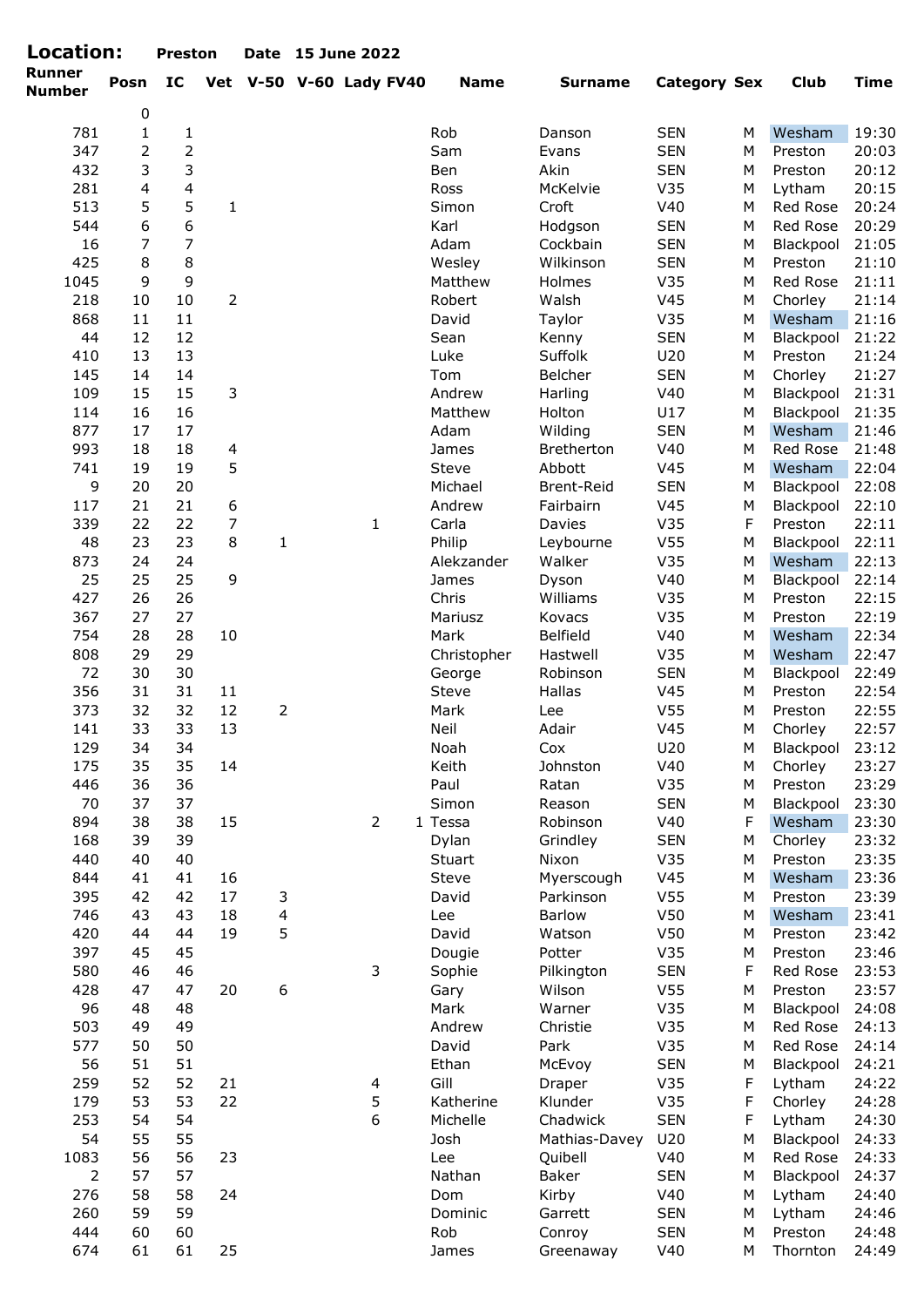| 92               | 62  | 62  |    |    |                |    | Joseph       | Tyldesley      | V35             | М | Blackpool | 24:54 |
|------------------|-----|-----|----|----|----------------|----|--------------|----------------|-----------------|---|-----------|-------|
|                  |     |     |    |    |                |    |              |                |                 |   |           |       |
| 994              | 63  | 63  |    |    |                |    | Christopher  | <b>Bridge</b>  | <b>SEN</b>      | M | Red Rose  | 24:57 |
| 639              | 64  | 64  |    |    |                |    | Peter        | Gibson         | V35             | M | Red Rose  | 24:59 |
| 381              | 65  | 65  | 26 | 7  |                |    | Neil         | McDonald       | V <sub>50</sub> | M | Preston   | 25:01 |
| 220              | 66  | 66  | 27 | 8  |                |    | Paul         | Wareing        | V <sub>55</sub> | M | Chorley   | 25:03 |
| 24               | 67  | 67  | 28 |    |                |    | Stephen      | Dunn           | V <sub>45</sub> | M | Blackpool | 25:08 |
|                  |     |     |    |    |                |    |              |                |                 |   |           |       |
| 1000             | 68  | 68  | 29 | 9  |                |    | Stuart       | Cann           | V <sub>55</sub> | M | Red Rose  | 25:19 |
| 616              | 69  | 69  | 30 | 10 |                |    | Stephen      | Woodruffe      | V <sub>55</sub> | M | Red Rose  | 25:20 |
| 950              | 70  | 70  | 31 | 11 |                | 7  | $2$ Jo       | Goorney        | V <sub>50</sub> | F | Lytham    | 25:20 |
| 76               | 71  | 71  | 32 | 12 |                |    | Greg         | Seddon         | V <sub>55</sub> | M | Blackpool | 25:23 |
| 441              | 72  | 72  |    |    |                |    | Michael      | Croft          | V35             | M | Preston   | 25:26 |
|                  |     | 73  |    |    |                |    |              |                |                 |   |           |       |
| 107              | 73  |     |    |    |                |    | Chris        | Wylie          | <b>SEN</b>      | M | Blackpool | 25:28 |
| 681              | 74  | 74  | 33 | 13 | 1              |    | John         | Hickman        | V60             | M | Thornton  | 25:33 |
| 272              | 75  | 75  |    |    |                |    | Tom          | Howarth        | V35             | M | Lytham    | 25:44 |
| 385              | 76  | 76  | 34 |    |                |    | Steve        | Mort           | V <sub>45</sub> | M | Preston   | 25:48 |
| 1100             | 77  | 77  | 35 | 14 | $\overline{2}$ |    | Joe          | Swarbrick      | V65             | M | Red Rose  | 25:49 |
|                  |     |     |    |    |                |    |              |                |                 |   |           |       |
| 100              | 78  | 78  | 36 |    |                |    | <b>Steve</b> | Wilson         | V <sub>45</sub> | M | Blackpool | 25:50 |
| 270              | 79  | 79  | 37 |    |                | 8  | Jennifer     | Hill           | V35             | F | Lytham    | 25:51 |
| 256              | 80  | 80  |    |    |                |    | Chris        | Cottam         | <b>SEN</b>      | M | Lytham    | 25:52 |
| 387              | 81  | 81  | 38 |    |                |    | <b>Steve</b> | Needham        | V <sub>45</sub> | M | Preston   | 25:53 |
| 1128             | 82  | 82  |    |    |                |    | Ethan        | Hodkinson      | <b>SEN</b>      | M | Red Rose  | 25:54 |
| 318              | 83  | 83  |    |    |                |    | James        | Whittle        | <b>SEN</b>      | M | Lytham    | 25:55 |
|                  |     |     |    |    |                |    |              |                |                 |   |           |       |
| 862              | 84  | 84  | 39 | 15 | 3              |    | Nigel        | Shepherd       | V60             | M | Wesham    | 25:56 |
| 202              | 85  | 85  | 40 |    |                |    | Martin       | Quinn          | V <sub>45</sub> | M | Chorley   | 26:00 |
| 615              | 86  | 86  | 41 |    |                |    | John         | Wood           | V40             | M | Red Rose  | 26:02 |
| 208              | 87  | 87  |    |    |                |    | Craig        | Sarson         | U17             | M | Chorley   | 26:03 |
| 130              | 88  | 88  |    |    |                |    | Gruff        | Matthew        | <b>SEN</b>      | M | Blackpool | 26:04 |
| 277              | 89  | 89  | 42 |    |                | 9  | 3 Mel        | Koth           | V <sub>45</sub> | F | Lytham    | 26:07 |
| 26               | 90  | 90  | 43 |    |                |    |              | Eaton          | V <sub>45</sub> |   | Blackpool |       |
|                  |     |     |    |    |                |    | Paul         |                |                 | M |           | 26:09 |
| 279              | 91  | 91  |    |    |                | 10 | Maddy        | Markham        | U20             | F | Lytham    | 26:12 |
| 113              | 92  | 92  |    |    |                | 11 | Grace        | <b>Blincow</b> | U17             | F | Blackpool | 26:15 |
| 819              | 93  | 93  | 44 |    |                |    | Damian       | Ings           | V <sub>45</sub> | M | Wesham    | 26:18 |
| 982              | 94  | 94  | 45 | 16 | 4              |    | Ken          | Addison        | V65             | M | Red Rose  | 26:25 |
| 634              | 95  | 95  |    |    |                |    | Jake         | Helm           | <b>SEN</b>      | M | Red Rose  | 26:27 |
| 11               | 96  | 96  |    |    |                | 12 | Kira         | Cheshire       | <b>SEN</b>      | F | Blackpool | 26:29 |
|                  | 97  | 97  |    |    |                |    | William      | Parkinson      |                 | M |           |       |
| 889              |     |     |    |    |                |    |              |                | <b>SEN</b>      |   | Wesham    | 26:30 |
| 169              | 98  | 98  | 46 | 17 |                |    | Christopher  | Hall           | V <sub>50</sub> | М | Chorley   | 26:32 |
| 793              | 99  | 99  | 47 | 18 | 5              |    | Michael      | Edge           | V60             | M | Wesham    | 26:52 |
| 1111             | 100 | 100 |    |    |                |    | Simon        | Winster        | V35             | М | Red Rose  | 26:53 |
| 108              | 101 | 101 | 48 | 19 | 6              |    | Graham       | Davies         | V65             | M | Blackpool | 27:03 |
| 246              | 102 | 102 | 49 | 20 |                | 13 | 4 Louise     | Cox            | V50             | F | Lytham    | 27:06 |
| 148              | 103 | 103 | 50 | 21 |                |    | Darren       | <b>Bowles</b>  | V50             | M | Chorley   | 27:07 |
|                  |     |     |    |    |                |    |              |                |                 |   |           |       |
| 579              | 104 | 104 | 51 | 22 |                |    | Imtiaz       | Patel          | V <sub>55</sub> | M | Red Rose  | 27:07 |
| 265              | 105 | 105 | 52 | 23 |                |    | Dan          | Gregson        | V50             | M | Lytham    | 27:20 |
| 199              | 106 | 106 | 53 | 24 |                |    | Adrian       | Pilkington     | V50             | M | Chorley   | 27:24 |
| 382              | 107 | 107 | 54 | 25 | $\overline{7}$ |    | Alan         | Metcalf        | V60             | M | Preston   | 27:46 |
| 886              | 108 | 108 |    |    |                | 14 | Alice        | Deacon         | <b>SEN</b>      | F | Wesham    | 27:48 |
| 690              | 109 | 109 | 55 |    |                | 15 | 5 Tracey     | Mullan         | V45             | F | Thornton  | 27:49 |
| 3                | 110 | 110 | 56 |    |                | 16 | 6 Natasha    | Armstead       | V45             | F | Blackpool | 27:52 |
|                  |     |     |    |    |                |    |              |                |                 |   |           |       |
| 190              | 111 | 111 | 57 |    |                | 17 | 7 Laura      | Murphy         | V45             | F | Chorley   | 27:53 |
| 304              | 112 | 112 | 58 | 26 | 8              |    | Graham       | Webster        | V70             | M | Lytham    | 27:54 |
| 198              | 113 | 113 |    |    |                | 18 | Amber        | Pilkington     | U20             | F | Chorley   | 27:56 |
| 1047             | 114 | 114 |    |    |                |    | Liam         | Hooton         | V35             | M | Red Rose  | 27:57 |
| 624              | 115 | 115 | 59 | 27 | 9              |    | Dave         | Stewart        | V60             | M | Red Rose  | 27:59 |
| 1131             | 116 | 116 | 60 |    |                |    | Richard      | <b>Barnes</b>  | V40             | M | Red Rose  | 28:00 |
| 32               | 117 | 117 | 61 |    |                |    | Andrew       | Hall           | V45             | M | Blackpool | 28:03 |
|                  |     |     |    |    |                |    |              |                |                 |   |           |       |
| 64               | 118 | 118 | 62 | 28 |                |    | Paul         | Plummer        | V50             | M | Blackpool | 28:13 |
| 8                | 119 | 119 | 63 | 29 |                |    | Peter        | Bradburn       | V50             | M | Blackpool | 28:19 |
| 997              | 120 | 120 | 64 | 30 |                |    | Philip       | <b>Butler</b>  | V <sub>55</sub> | M | Red Rose  | 28:21 |
| 47               | 121 | 121 | 65 | 31 |                | 19 | 8 Laura      | Lawler         | V50             | F | Blackpool | 28:21 |
| 273              | 122 | 122 | 66 |    |                |    | Mark         | Hughes         | V45             | M | Lytham    | 28:23 |
| 707              | 123 | 123 | 67 |    |                |    | Matthew      | Taylor         | V45             | M | Thornton  | 28:25 |
| 865              | 124 | 124 | 68 | 32 |                | 20 | 9 Carmel     | Sullivan       | V <sub>55</sub> | F | Wesham    | 28:26 |
| 233              | 125 | 125 |    | 33 | 10             |    | David        | North          | V60             |   |           | 28:27 |
|                  |     |     | 69 |    |                |    |              |                |                 | M | Chorley   |       |
| $\boldsymbol{7}$ | 126 | 126 | 70 | 34 |                |    | Anthony      | <b>Blight</b>  | V50             | M | Blackpool | 28:28 |
| 62               | 127 | 127 | 71 | 35 |                |    | Darrell      | Pickering      | V <sub>55</sub> | м | Blackpool | 28:29 |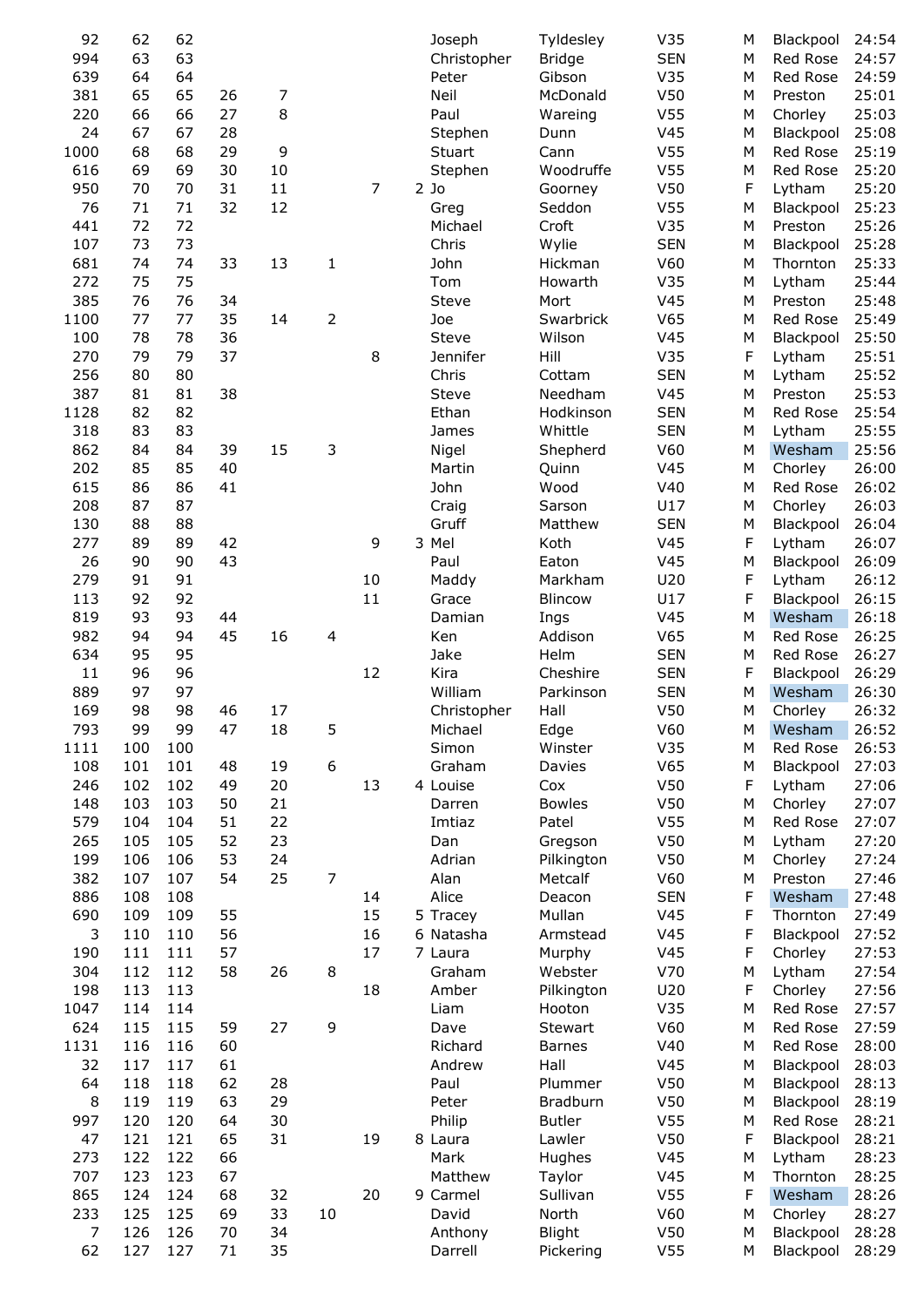| 751  | 128 | 128 | 72  | 36 | 11 |    | Martin       | <b>Bates</b>  | V <sub>65</sub> | М | Wesham    | 28:34 |
|------|-----|-----|-----|----|----|----|--------------|---------------|-----------------|---|-----------|-------|
| 585  | 129 | 129 | 73  |    |    | 21 | 10 Janette   | Rayton        | V40             | F | Red Rose  | 28:37 |
| 153  | 130 | 130 | 74  | 37 |    |    | Warren       | Crook         | V <sub>55</sub> | М | Chorley   | 28:39 |
| 1065 | 131 | 131 | 75  |    |    |    | Steven       | Moon          | V <sub>45</sub> | M | Red Rose  | 28:43 |
| 389  | 132 | 132 | 76  | 38 |    |    | Greg         | O'Brien       | V50             | M | Preston   | 28:46 |
| 243  | 133 | 133 | 77  | 39 | 12 |    | John         | Bertenshaw    | V65             | M | Lytham    | 28:49 |
| 841  | 134 | 134 |     |    |    |    | Stuart       | Mulrooney     | V35             | М | Wesham    | 28:55 |
|      |     |     |     |    |    |    |              |               |                 |   |           |       |
| 694  | 135 | 135 | 78  | 40 | 13 |    | Steve        | Robinson      | V65             | M | Thornton  | 28:58 |
| 663  | 136 | 136 | 79  |    |    | 22 | 11 Rebecca   | Courtney      | V40             | F | Thornton  | 29:00 |
| 194  | 137 | 137 | 80  | 41 |    |    | Darren       | Nicholls      | V50             | M | Chorley   | 29:03 |
| 317  | 138 | 138 | 81  |    |    |    | Lewis        | McAffee       | V40             | M | Lytham    | 29:04 |
| 744  | 139 | 139 | 82  |    |    |    | Ryan         | Azzopardi     | V40             | М | Wesham    | 29:05 |
| 828  | 140 | 140 | 83  | 42 |    | 23 | 12 Suzanne   | Leonard       | V50             | F | Wesham    | 29:09 |
| 38   | 141 | 141 | 84  |    |    |    | Danny        | Higgins       | V40             | M | Blackpool | 29:09 |
|      |     |     |     |    |    |    |              |               |                 |   |           |       |
| 10   | 142 | 142 | 85  | 43 | 14 |    | Andrew       | Neal          | V60             | M | Blackpool | 29:10 |
| 214  | 143 | 143 |     |    |    | 24 | Anya         | Townsend      | <b>SEN</b>      | F | Chorley   | 29:11 |
| 1051 | 144 | 144 | 86  | 44 | 15 |    | Allan        | Johnson       | V60             | M | Red Rose  | 29:14 |
| 848  | 145 | 145 |     |    |    |    | Ian          | Nichols Hogg  | <b>SEN</b>      | M | Wesham    | 29:20 |
| 33   | 146 | 146 | 87  |    |    | 25 | 13 Helen     | Hall          | V <sub>45</sub> | F | Blackpool | 29:21 |
| 1125 | 147 | 147 | 88  | 45 |    |    | Eddie        | Hamilton      | V50             | M | Red Rose  | 29:23 |
| 392  | 148 | 148 |     |    |    | 26 | Eleanor      | Palmer        | <b>SEN</b>      | F | Preston   | 29:27 |
|      |     |     |     |    |    |    |              |               |                 |   |           |       |
| 430  | 149 | 149 | 89  |    |    |    | Stephen      | Young         | V <sub>45</sub> | M | Preston   | 29:27 |
| 874  | 150 | 150 |     |    |    |    | Rob          | Wallace       | <b>SEN</b>      | M | Wesham    | 29:29 |
| 12   | 151 | 151 | 90  | 46 | 16 |    | Michael      | Cheshire      | V60             | M | Blackpool | 29:36 |
| 631  | 152 | 152 |     |    |    |    | Robert       | Brooks-Taylor | <b>SEN</b>      | M | Red Rose  | 29:36 |
| 527  | 153 | 153 | 91  |    |    | 27 | Samantha     | Edwards       | V35             | F | Red Rose  | 29:37 |
| 818  | 154 | 154 |     |    |    | 28 | <b>Becky</b> | Ingham        | <b>SEN</b>      | F | Wesham    | 29:39 |
| 702  | 155 | 155 | 92  |    |    |    | Jonathon     | Spriggs       | V40             | M | Thornton  | 29:41 |
|      |     |     |     |    |    |    |              |               |                 |   |           |       |
| 219  | 156 | 156 | 93  |    |    | 29 | 14 Rebecca   | Ward          | V40             | F | Chorley   | 29:49 |
| 595  | 157 | 157 |     |    |    |    | Ben          | Smithers      | V35             | M | Red Rose  | 29:56 |
| 629  | 158 | 158 |     |    |    |    | Johnathon    | Wells         | V35             | M | Red Rose  | 29:58 |
| 871  | 159 | 159 | 94  | 47 |    | 30 | 15 Kay       | Twist         | V50             | F | Wesham    | 30:01 |
| 120  | 160 | 160 | 95  |    |    | 31 | 16 Diane     | Strickland    | V40             | F | Blackpool | 30:10 |
| 224  | 161 | 161 | 96  |    |    |    | Richard      | Holding       | V40             | M | Chorley   | 30:11 |
| 706  | 162 | 162 | 97  |    |    | 32 | 17 Karen     | Taylor        | V <sub>45</sub> | F | Thornton  | 30:15 |
| 570  | 163 | 163 | 98  | 48 |    |    | Steve        |               | V50             | M | Red Rose  | 30:18 |
|      |     |     |     |    |    |    |              | Murphy        |                 |   |           |       |
| 773  | 164 | 164 |     |    |    | 33 | Jessica      | Coulthurst    | <b>SEN</b>      | F | Wesham    | 30:22 |
| 308  | 165 | 165 | 99  | 49 |    |    | <b>Steve</b> | Wise          | V <sub>55</sub> | M | Lytham    | 30:23 |
| 857  | 166 | 166 | 100 | 50 | 17 |    | Peter        | Rooney        | V60             | M | Wesham    | 30:24 |
| 633  | 167 | 167 | 101 | 51 | 18 |    | Ray          | Taylor        | V70             | M | Red Rose  | 30:27 |
| 75   | 168 | 168 | 102 | 52 |    |    | Simon        | Scarr         | V <sub>55</sub> | M | Blackpool | 30:27 |
| 1098 | 169 | 169 |     |    |    |    | Joel         | Stanier       | V35             | M | Red Rose  | 30:29 |
| 231  | 170 | 170 | 103 | 53 |    |    | Ian          | Gouldthorpe   | V50             | M | Chorley   | 30:33 |
| 278  | 171 | 171 | 104 |    |    | 34 | 18 Claire    | Markham       | V <sub>45</sub> | F | Lytham    | 30:35 |
|      |     |     |     |    |    |    |              |               |                 |   |           |       |
| 859  | 172 | 172 | 105 |    |    | 35 | 19 Helen     | Schofield     | V <sub>45</sub> | F | Wesham    | 30:41 |
| 638  | 173 | 173 | 106 |    |    | 36 | Sarah        | Denver        | V35             | F | Red Rose  | 30:46 |
| 173  | 174 | 174 | 107 |    |    |    | Michael      | Hendry        | V40             | M | Chorley   | 31:04 |
| 1122 | 175 | 175 |     |    |    |    | Gary         | Turner        | V35             | M | Red Rose  | 31:07 |
| 225  | 176 | 176 |     |    |    |    | Robert       | Morgan        | <b>SEN</b>      | M | Chorley   | 31:12 |
| 1124 | 177 | 177 | 108 | 54 | 19 |    | Phil         | Dean          | V60             | M | Red Rose  | 31:14 |
| 691  | 178 | 178 | 109 | 55 | 20 |    | Barry        | O'Cleirigh    | V60             | M | Thornton  | 31:21 |
| 1075 | 179 | 179 | 110 | 56 | 21 |    | Peter        | O'Grady       | V65             | M | Red Rose  | 31:22 |
|      |     |     |     |    |    |    |              |               |                 |   |           |       |
| 1007 | 180 | 180 | 111 | 57 | 22 | 37 | 20 Ann       | Cleave        | V60             | F | Red Rose  | 31:25 |
| 29   | 181 | 181 | 112 |    |    | 38 | 21 Amanda    | Fuller        | V <sub>45</sub> | F | Blackpool | 31:30 |
| 878  | 182 | 182 | 113 | 58 | 23 | 39 | 22 Beverley  | Wilding       | V60             | F | Wesham    | 31:41 |
| 374  | 183 | 183 | 114 | 59 | 24 |    | Alan         | Littler       | V75             | M | Preston   | 31:45 |
| 110  | 184 | 184 | 115 | 60 | 25 |    | David        | Marsland      | V65             | M | Blackpool | 31:46 |
| 82   | 185 | 185 | 116 | 61 |    | 40 | 23 Andrea    | Smith         | V <sub>55</sub> | F | Blackpool | 31:47 |
| 438  | 186 | 186 |     |    |    | 41 | Eleanor      | Hunt          | <b>SEN</b>      | F | Preston   | 31:53 |
|      |     |     |     |    |    |    |              |               |                 |   |           |       |
| 541  | 187 | 187 | 117 | 62 |    |    | Nigel        | Harrison      | V <sub>55</sub> | M | Red Rose  | 31:57 |
| 1046 | 188 | 188 | 118 | 63 | 26 |    | David        | Hooton        | V65             | M | Red Rose  | 31:59 |
| 636  | 189 | 189 | 119 | 64 |    | 42 | 24 Lynn      | Kenyon        | V <sub>55</sub> | F | Red Rose  | 32:02 |
| 17   | 190 | 190 | 120 | 65 |    |    | John         | Mullineaux    | V <sub>55</sub> | M | Blackpool | 32:05 |
| 163  | 191 | 191 | 121 |    |    | 43 | 25 Rachael   | Gibson        | V40             | F | Chorley   | 32:10 |
| 884  | 192 | 192 | 122 | 66 | 27 |    | Simon David  | Young         | V70             | M | Wesham    | 32:13 |
| 840  | 193 | 193 | 123 | 67 | 28 |    | Andrew       | Moore         | V60             | M | Wesham    | 32:16 |
|      |     |     |     |    |    |    |              |               |                 |   |           |       |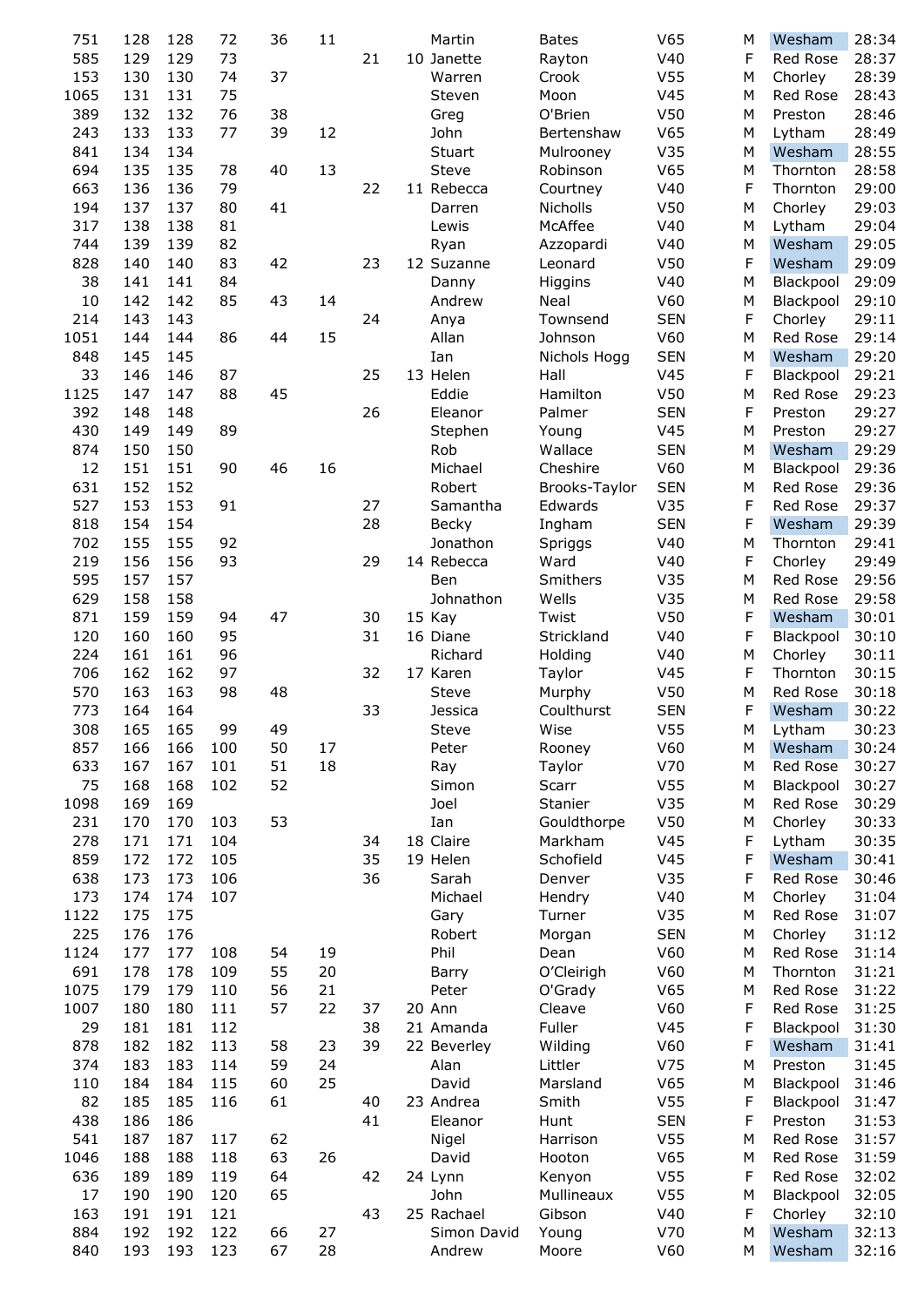| 811          | 194 | 194 | 124 |     |    | 44 | Antoinette   | Holton          | V35             | F | Wesham    | 32:23 |
|--------------|-----|-----|-----|-----|----|----|--------------|-----------------|-----------------|---|-----------|-------|
|              |     |     |     |     |    |    |              |                 |                 |   |           |       |
| 581          | 195 | 195 | 125 | 68  |    | 45 | 26 Paula     | Plowman         | V <sub>55</sub> | F | Red Rose  | 32:31 |
| 298          | 196 | 196 | 126 |     |    |    | Ian          | Tate            | V40             | М | Lytham    | 32:34 |
| 578          | 197 | 197 | 127 | 69  |    | 46 | 27 Alison    | Parkinson       | V <sub>55</sub> | F | Red Rose  | 32:44 |
| 872          | 198 | 198 | 128 | 70  |    |    | Stephen      | Twist           | V <sub>55</sub> | M | Wesham    | 32:48 |
| 635          | 199 | 199 | 129 | 71  |    | 47 | 28 Judi      | Ingham          | V50             | F | Red Rose  | 32:56 |
|              |     |     |     |     |    |    |              |                 |                 |   |           |       |
| 89           | 200 | 200 | 130 | 72  | 29 | 48 | 29 Michelle  | Tomlinson       | V60             | F | Blackpool | 32:59 |
| 127          | 201 | 201 | 131 |     |    | 49 | 30 Jayne     | Ogier           | V40             | F | Blackpool | 33:06 |
| 302          | 202 | 202 | 132 | 73  | 30 |    | Peter        | Thomson         | V60             | М | Lytham    | 33:07 |
| 637          | 203 | 203 | 133 | 74  |    | 50 | 31 Teressa   | Wilson          | V50             | F | Red Rose  | 33:11 |
| 447          | 204 | 204 |     |     |    |    | Zawar        | Khan            | <b>SEN</b>      | M | Preston   | 33:23 |
| 176          | 205 | 205 | 134 |     |    | 51 | 32 Lisa      | Johnston        | V40             | F | Chorley   | 33:27 |
|              |     |     |     |     |    |    |              |                 |                 |   |           |       |
| 688          | 206 | 206 | 135 |     |    | 52 | Roxanne      | McAllister      | V35             | F | Thornton  | 33:34 |
| 779          | 207 | 207 | 136 | 75  |    |    | James Robert | Danson          | V <sub>55</sub> | M | Wesham    | 33:39 |
| 307          | 208 | 208 | 137 | 76  |    | 53 | 33 Ruth      | Williams        | V <sub>55</sub> | F | Lytham    | 33:41 |
| 1097         | 209 | 209 | 138 |     |    | 54 | Esther       | Stanier         | V35             | F | Red Rose  | 33:52 |
| 292          | 210 | 210 | 139 | 77  |    | 55 | 34 Julia     | Rolfe           | V <sub>55</sub> | F | Lytham    | 33:56 |
| 247          | 211 | 211 | 140 |     |    | 56 | 35 Kirsten   |                 | V45             | F | Lytham    | 34:03 |
|              |     |     |     |     |    |    |              | <b>Burnett</b>  |                 |   |           |       |
| 1130         | 212 | 212 |     |     |    | 57 | Rebecca      | Wells           | <b>SEN</b>      | F | Red Rose  | 34:15 |
| 658          | 213 | 213 | 141 | 78  |    |    | Stephen      | <b>Buston</b>   | V50             | M | Thornton  | 34:25 |
| 251          | 214 | 214 | 142 |     |    | 58 | Elizabeth    | Canavan         | V35             | F | Lytham    | 34:26 |
| 757          | 215 | 215 | 143 | 79  |    | 59 | 36 Dawn      | <b>Biggs</b>    | V <sub>55</sub> | F | Wesham    | 34:43 |
| 1129         | 216 | 216 |     |     |    | 60 | Gina         | <b>Biggs</b>    | <b>SEN</b>      | F | Red Rose  | 34:45 |
|              |     |     |     |     |    |    |              |                 | V50             |   |           |       |
| 319          | 217 | 217 | 144 | 80  |    | 61 | 37 Catherine | MacLachlan      |                 | F | Lytham    | 34:49 |
| 716          | 218 | 218 | 145 |     |    | 62 | 38 Vikki     | Wrigley         | V <sub>45</sub> | F | Thornton  | 34:50 |
| 657          | 219 | 219 | 146 | 81  |    | 63 | 39 Hazel     | <b>Bigley</b>   | V <sub>55</sub> | F | Thornton  | 34:52 |
| 216          | 220 | 220 | 147 | 82  |    |    | Simon        | Townsend        | V <sub>55</sub> | М | Chorley   | 35:13 |
| 359          | 221 | 221 | 148 | 83  | 31 |    | Ben          | Higginson       | V65             | М | Preston   | 35:16 |
| 601          | 222 | 222 |     |     |    |    | Reece        | Thomas          | <b>SEN</b>      | М | Red Rose  | 35:26 |
|              |     |     |     |     |    |    |              |                 |                 |   |           |       |
| 283          | 223 | 223 |     |     |    | 64 | Lia          | Murphy          | <b>SEN</b>      | F | Lytham    | 35:31 |
| 69           | 224 | 224 | 149 | 84  | 32 |    | John         | Reason          | V60             | М | Blackpool | 35:35 |
| 715          | 225 | 225 | 150 | 85  | 33 |    | Andy         | Whitlam         | V65             | М | Thornton  | 35:46 |
| $\mathbf{1}$ | 226 | 226 | 151 | 86  | 34 |    | Malcolm      | Beech           | V70             | М | Blackpool | 35:47 |
| 753          | 227 | 227 | 152 |     |    | 65 | 40 Clare     | <b>Belfield</b> | V40             | F | Wesham    | 35:55 |
| 632          | 228 | 228 | 153 | 87  | 35 | 66 | 41 Marion    |                 | V60             | F | Red Rose  | 36:04 |
|              |     |     |     |     |    |    |              | O'Grady         |                 |   |           |       |
| 563          | 229 | 229 | 154 | 88  | 36 | 67 | 42 Alison    | Mercer          | V60             | F | Red Rose  | 36:04 |
| 656          | 230 | 230 | 155 | 89  |    |    | Keith        | Benson          | V50             | М | Thornton  | 36:08 |
| 756          | 231 | 231 | 156 | 90  | 37 | 68 | 43 Anne      | Berry           | V60             | F | Wesham    | 36:10 |
| 115          | 232 | 232 | 157 |     |    | 69 | 44 Claire    | St John         | V40             | F | Blackpool | 36:20 |
| 481          | 233 | 233 | 158 | 91  |    | 70 | 45 Kathryn   | Abbott          | V50             | F | Red Rose  | 36:21 |
| 713          | 234 | 234 | 159 | 92  |    | 71 | 46 Kathryn   | Ward            | V50             | F | Thornton  | 36:23 |
|              |     |     |     |     |    |    |              |                 |                 |   |           |       |
| 210          | 235 | 235 |     |     |    |    | James        | Shuttleworth    | <b>SEN</b>      | М | Chorley   | 36:23 |
| 309          | 236 | 236 | 160 | 93  | 38 | 72 | 47 Julie     | Wiseman         | V60             | F | Lytham    | 36:24 |
| 655          | 237 | 237 | 161 |     |    | 73 | 48 Leanne    | <b>Batty</b>    | V40             | F | Thornton  | 36:26 |
| 785          | 238 | 238 | 162 | 94  |    | 74 | 49 Sally     | Deacon          | V <sub>55</sub> | F | Wesham    | 36:40 |
| 792          | 239 | 239 | 163 | 95  |    | 75 | 50 Pauline   | Eccleston       | V50             | F | Wesham    | 36:54 |
| 613          | 240 | 240 | 164 |     |    | 76 | 51 Louise    | Withnell        | V <sub>45</sub> | F | Red Rose  | 37:12 |
|              |     |     |     |     |    |    |              |                 |                 |   |           |       |
| 1082         | 241 | 241 | 165 | 96  | 39 |    | Anthony      | Pope            | V65             | М | Red Rose  | 37:26 |
| 244          | 242 | 242 | 166 | 97  | 40 | 77 | 52 Pam       | <b>Binns</b>    | V75             | F | Lytham    | 37:33 |
| 215          | 243 | 243 | 167 | 98  |    | 78 | 53 Kath      | Townsend        | V <sub>55</sub> | F | Chorley   | 37:43 |
| 209          | 244 | 244 | 168 |     |    |    | Craig        | Sawers          | V45             | М | Chorley   | 37:44 |
| 569          | 245 | 245 | 169 | 99  |    | 79 | 54 Helen     | Murphy          | V <sub>55</sub> | F | Red Rose  | 38:08 |
|              |     |     |     |     |    |    |              |                 |                 |   |           |       |
| 670          | 246 | 246 | 170 | 100 | 41 | 80 | 55 Linda     | Dyson           | V60             | F | Thornton  | 38:12 |
| 63           | 247 | 247 | 171 | 101 |    |    | Richard      | Pinches         | V50             | М | Blackpool | 38:12 |
| 235          | 248 | 248 | 172 |     |    | 81 | 56 Dolores   | Owen            | V40             | F | Chorley   | 38:44 |
| 700          | 249 | 249 | 173 | 102 |    | 82 | 57 Karen     | Smith           | V <sub>55</sub> | F | Thornton  | 39:05 |
| 661          | 250 | 250 |     |     |    |    | Michael      | Carey           | V35             | М | Thornton  | 39:32 |
| 284          | 251 | 251 | 174 |     |    | 83 | 58 Jacqui    | Murray          | V <sub>45</sub> | F | Lytham    | 39:35 |
|              |     |     |     |     |    |    |              |                 |                 |   |           |       |
| 612          | 252 | 252 | 175 | 103 |    |    | John         | Wiseman         | V <sub>55</sub> | М | Red Rose  | 39:38 |
| 1028         | 253 | 253 | 176 |     |    |    | Gareth       | Fairey          | V45             | М | Red Rose  | 40:12 |
| 660          | 254 | 254 | 177 | 104 |    | 84 | 59 Deborah   | Cardwell        | V <sub>55</sub> | F | Thornton  | 40:14 |
| 564          | 255 | 255 | 178 | 105 | 42 |    | Bernard      | Mitchell        | V60             | М | Red Rose  | 40:29 |
| 95           | 256 | 256 | 179 | 106 |    | 85 | 60 Nickola   | Walker          | V50             | F | Blackpool | 41:34 |
| 269          | 257 | 257 | 180 |     |    | 86 | 61 Sue       | Henry           | V45             | F | Lytham    | 42:29 |
|              |     |     |     |     |    |    |              |                 |                 |   |           |       |
| 250          | 258 | 258 | 181 |     |    | 87 | 62 Laura     | Byrne           | V40             | F | Lytham    | 42:30 |
| 52           | 259 | 259 | 182 |     |    | 88 | Fiona        | Martin          | V35             | F | Blackpool | 42:50 |